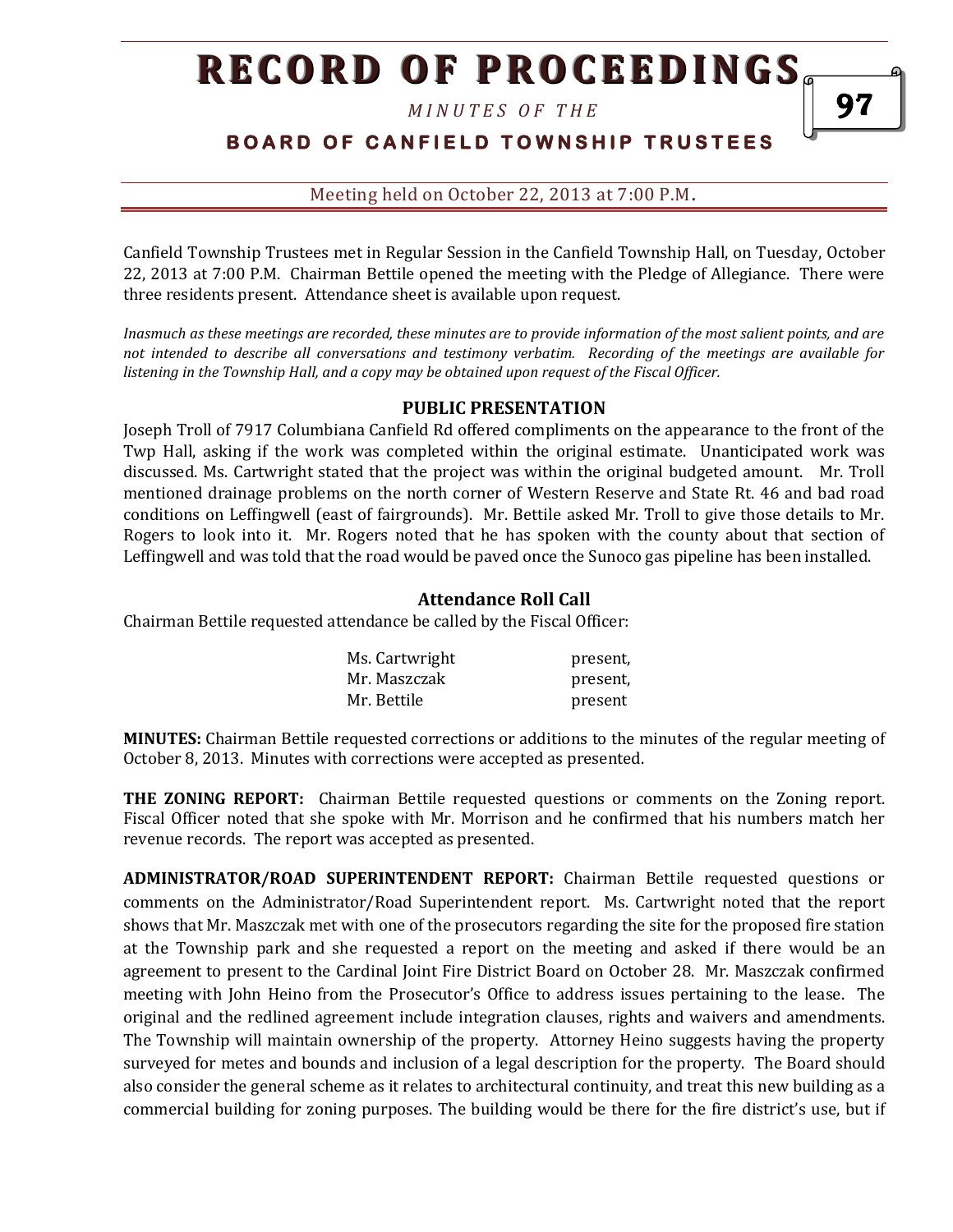*M I N U T E S O F T H E* 

# **BOARD OF CANFIELD TOWNSHIP TRUSTEES**

## Meeting held on October 22, 2013 at 7:00 P.M**.**

necessary, its use can revert back to the Township if a proper public purpose should arise. Ms. Cartwright asked if we should look into that with the Messerly Road building. Mr. Maszczak feels we should. Mr. Bettile noted conversation about using the park entrance, but feels that the fire district should have their own entrance to their bays. Ms. Cartwright believes they can't use the park entrance because of the weight of the trucks; therefore the drive would need to be reinforced. Mr. Maszczak noted that if there were an emergency, they would need to get out quickly. Fiscal Officer asked if the agreement was available electronically. Mr. Maszczak stated that it is and would make sure that everyone receives a copy.

Mr. Rogers updated the Board concerning the installation of the sanitary line at the Community Park. The lift station should be here in the next couple of days and they will start to install next week. Time frame will depend on Ohio Edison getting power to the lift station.

Mr. Rogers explained the driveway approaches in the Cloister Development not installed properly, noting that the broken curbs will not affect us in any way. Some options were discussed.

Mr. Maszczak asked Mr. Rogers if he followed up with Pat Tremayne after the last meeting. Ms. Tremayne addressed accidents at the overpass on Leffingwell and S. Raccoon Road. Mr. Rogers noted that he has contacted her, reporting that ODOT will take care of the railings on both sides along with a list of additional items, which he has a copy of in the office. Ms. Cartwright asked if Mr. Rogers would look into ODOT using reflective strips on the rails to improve visibility. The report was accepted as presented.

**FISCAL OFFICER'S REPORT:** Chairman Bettile called on the Fiscal Officer, Carmen I. Heasley, to present the financials. She reviewed the blanket certificates, purchase orders, warrants, electronic payments, and suggested changes to the 2013 budget. Ms. Cartwright asked and Fiscal Officer explained the Lodging Tax, noting that we have exceeded original budget with three more months of income expected. The report was accepted as presented.

## **UNFINISHED BUSINESS RESOLUTION 2013-10-22-182 Gas Aggregation**

Ms. Cartwright moved to approve the following resolution subject to review and approval of the Prosecutor's Office. The Motion was seconded by Mr. Bettile.

> A RESOLUTION AUTHORIZING ALL ACTIONS NECESSARY TO SUPPORT THE CONTINUATION OF A GOVERNMENTAL NATURAL GAS AGGREGATION PROGRAM WITH OPT-OUT PROVISIONS PURSUANT TO OHIO REVISED CODE SECTION 4929.26 AND TO EXECUTE A SUPPLY AGREEMENT WITH INTERSTATE GAS SUPPLY, INC. TO CONTINUE A NATURAL GAS AGGREGATION PROGRAM BEYOND SEPTEMBER 2013 WHEN THE CURRENT SUPPLY AGREEMENT ENDS.

98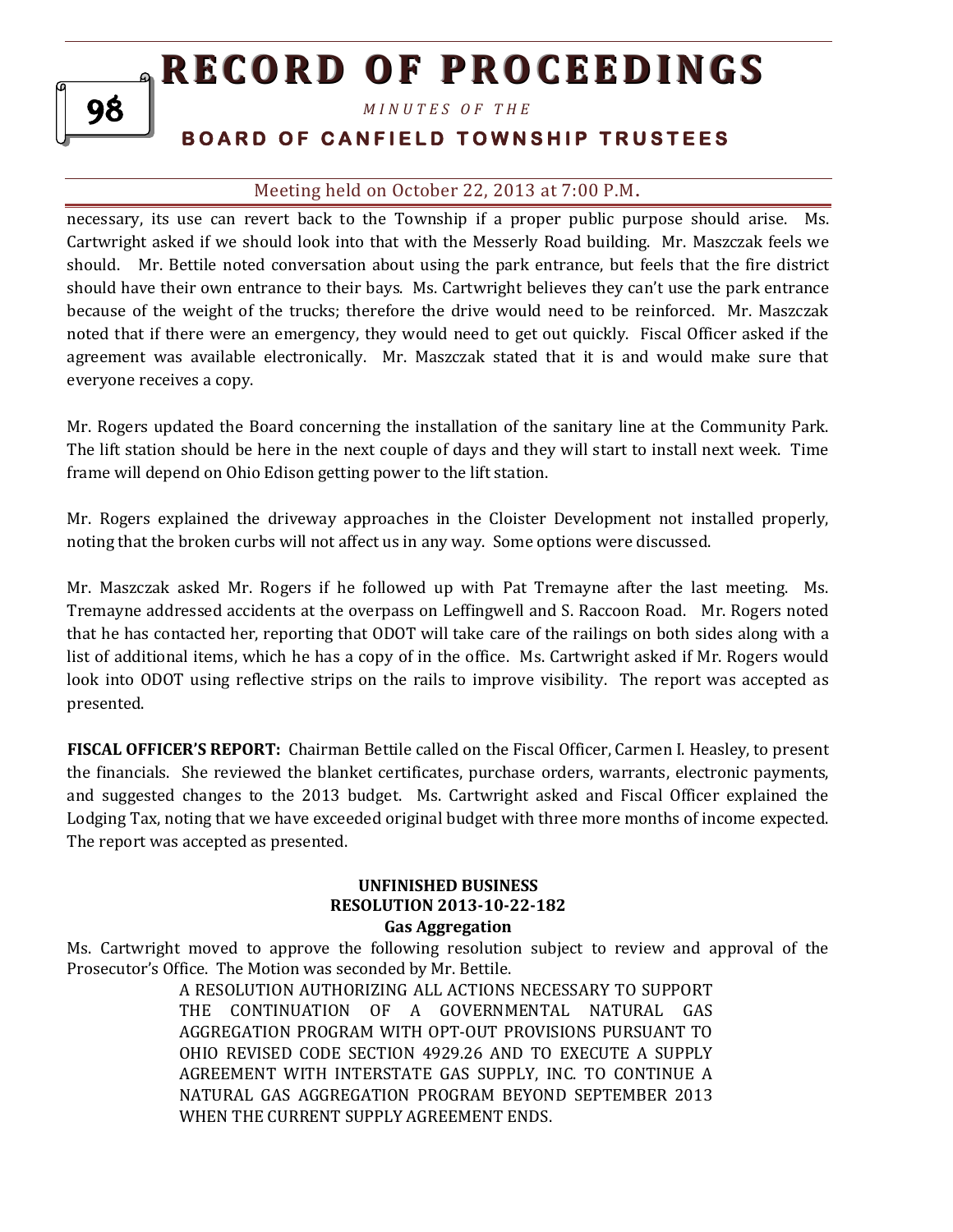*M I N U T E S O F T H E* 

# **BOARD OF CANFIELD TOWNSHIP TRUSTEES**

### Meeting held on October 22, 2013 at 7:00 P.M**.**

 WHEREAS, the Ohio Legislature has enacted natural gas deregulation legislation ("H.B. No. 9") which authorizes the legislative authorities of townships to aggregate the retail natural gas loads located in the respective jurisdictions and to enter into service agreements to facilitate for those loads the purchase and sale of natural gas; and

 WHEREAS, governmental aggregation provides an opportunity for residential and small business customers collectively to participate in the potential benefits of natural gas deregulation through lower natural gas rates which they would not otherwise be able to have individually; and

 WHEREAS, this Board finds and determines that it is in the best interest of the Township, its residents, businesses and other Natural Gas consumers located within the limits of the Township to continue its Natural Gas opt-out Aggregation Program subject to the conditions of a Natural Gas Supply Agreement that will take effect on or about October 1, 2013.

 NOW, THEREFORE, BE IT RESOLVED BY THE BOARD OF TRUSTEES OF THE TOWNSHIP OF CANFIELD, MAHONING COUNTY, STATE OF OHIO THAT:

Section 1: This Resolution is adopted pursuant to the authority conferred by Ohio Revised Code Section 4929.26.

Section 2: That the Board of Trustees is hereby authorized to enter into a Master Service Agreement for Natural Gas Supply Services with Interstate Gas Supply, Inc., (attached hereto and incorporated herein by reference as Exhibit A) to facilitate the sale and purchase of Natural Gas to consumers in the Township's opt-out program. Section 3: That it is found and determined that all formal actions of this Board concerning and relating to the adoption of this Resolution were adopted in an open meeting of this Board, and that all deliberations of this Board and any of its committees that resulted in such formal action, were in meetings open to the public, in compliance with all legal requirements, including Section 121.22 of the Ohio Revised Code. Roll call: Ms. Cartwright, yes; Mr. Maszczak, yes; Mr. Bettile, yes. Motion carried 3 to 0.

#### **NEW BUSINESS RESOLUTION 2013-10-22-183 Public Works Department Garage Door Openers**

Mr. Maszczak moved to approve J. W. Murdoch and Sons Inc. to replace the malfunctioning garage door openers at the Public Works Department for \$708.00 as the current openers have become a safety issue. The Motion was seconded by Mr. Bettile. Discussion: Mr. Rogers explained the need of seven openers to prevent damage to garage doors and or our trucks. Roll call: Ms. Cartwright, yes; Mr. Maszczak, yes; Mr. Bettile, yes. Motion carried 3 to 0.

#### **RESOLUTION 2013-10-22-184 Supplemental Budget Adjustment**

Ms. Cartwright moved to approve decreasing the Permissive Fund budget in expenditure line # 2231- 330-360-0000 (Contracted Services) from \$300,000.00 to \$234,857.44. The Motion was seconded by Mr. Bettile. Discussion: Ms. Cartwright noted that since the paving program came in less than anticipated, with this adjustment, we will not need to transfer funds to this fund. Roll call: Ms. Cartwright, yes; Mr. Maszczak, yes; Mr. Bettile, yes. Motion carried 3 to 0.

99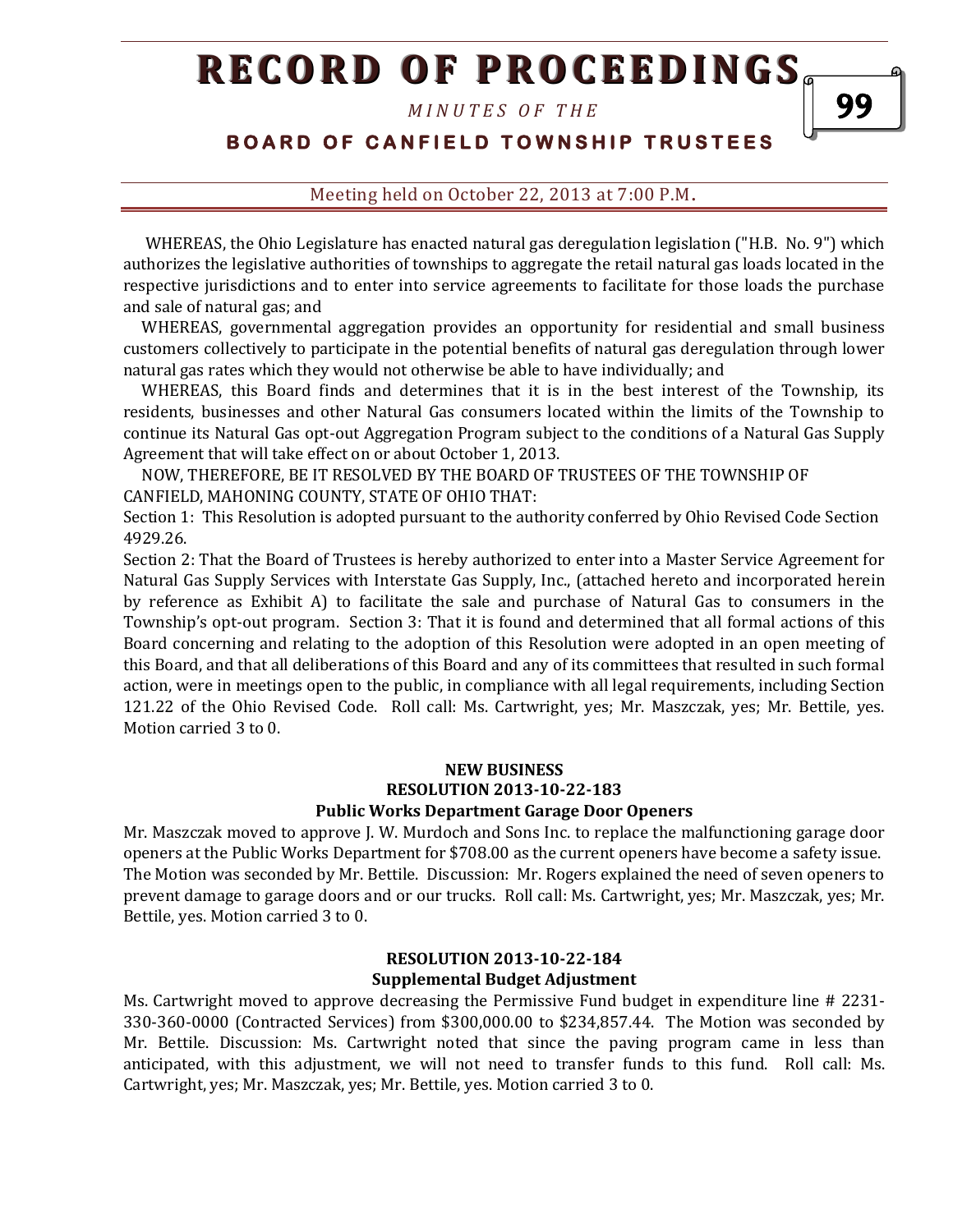*M I N U T E S O F T H E* 

100

# **BOARD OF CANFIELD TOWNSHIP TRUSTEES**

Meeting held on October 22, 2013 at 7:00 P.M**.**

### **RESOLUTION 2013-10-22-185 Supplemental Budget Adjustment**

Mr. Bettile moved to increase the Lighting Districts Fund budget expenditure line # 2401-310-360-0000 (Contracted Services) from \$65,000.00 to \$75,000.00. The Motion was seconded by Mr. Maszczak. Discussion: Ms. Cartwright noted that we anticipate expenditures of around \$15,400.00 due to two new lighting districts that have been approved. The current budget balance is \$8,636.00. Mr. Maszczak pointed out that we really can't anticipate the cost of new lighting districts until they are presented to the Board for approval and Fiscal Officer agreed. Mr. Bettile suggested that the Public Works Dept, while on salt runs, report any street lights out. Fiscal Officers asked if the Board had an opportunity to look into the Abbey Road Street Lighting District changes to the locations of the lights that were emailed after the last meeting. Ms. Cartwright asked Mr. Rogers to look into it and report by e-mail. Roll call: Ms. Cartwright, yes; Mr. Maszczak, yes; Mr. Bettile, yes. Motion carried 3 to 0.

## **RESOLUTION 2013-10-22-186 Supplemental Budget Adjustment**

Mr. Maszczak moved to decrease the Road Fund expenditure line # 2141-760-740-0000 (Machinery, Equipment & Furniture) from \$70,000.00 to \$7,000.00. The Motion was seconded by Mr. Bettile. Discussion: Mr. Maszczak noted that the original budget was to cover the possible lease purchase of one plow truck. That purchase will not happen by yearend. Roll call: Ms. Cartwright, yes; Mr. Maszczak, yes; Mr. Bettile, yes. Motion carried 3 to 0.

## **RESOLUTION 2013-10-22-187**

#### **Revenue Budget Decrease**

Ms. Cartwright moved to decrease Road Fund revenue line # 2141-931-0000 (Transfer In) from \$175,000.00 to \$110,000.00. The Motion was seconded by Mr. Bettile. Discussion: Ms. Cartwright noted that we decreased the expenditures in that fund by \$63,000.00 and we have received about \$3,000.00 in additional revenue that allows us to decrease the transfer from the General Fund by \$65,000.00. Roll call: Ms. Cartwright, yes; Mr. Maszczak, yes; Mr. Bettile, yes. Motion carried 3 to 0.

## **RESOLUTION 2013-10-22-188 Revenue Budget Increase**

Mr. Bettile moved to increase General Fund revenue line # 1000-531-0000 (Estate Tax) from \$0.00 to \$15,220.46. The Motion was seconded by Mr. Maszczak. Discussion: Ms. Cartwright asked when we had received the Estate Tax. Fiscal Officer noted that the funds come in twice a year. Ms. Cartwright noted that she thought this tax had been phased out. Fiscal Officer agreed, but noted that the State had been considering options to restore part of these funds. Roll call: Ms. Cartwright, yes; Mr. Maszczak, yes; Mr. Bettile, yes. Motion carried 3 to 0.

#### **RESOLUTION 2013-10-22-189 Revenue Budget Decrease**

Mr. Maszczak moved to decrease General Fund revenue line # 1000-892-0000 (Other Miscellaneous Non-Operating) from \$60,000.00 to \$30,000.00. The Motion was seconded by Mr. Bettile. Discussion: Mr. Maszczak noted that we have received about 50% in revenue with only two months to go. Roll call: Ms. Cartwright, yes; Mr. Maszczak, yes; Mr. Bettile, yes. Motion carried 3 to 0.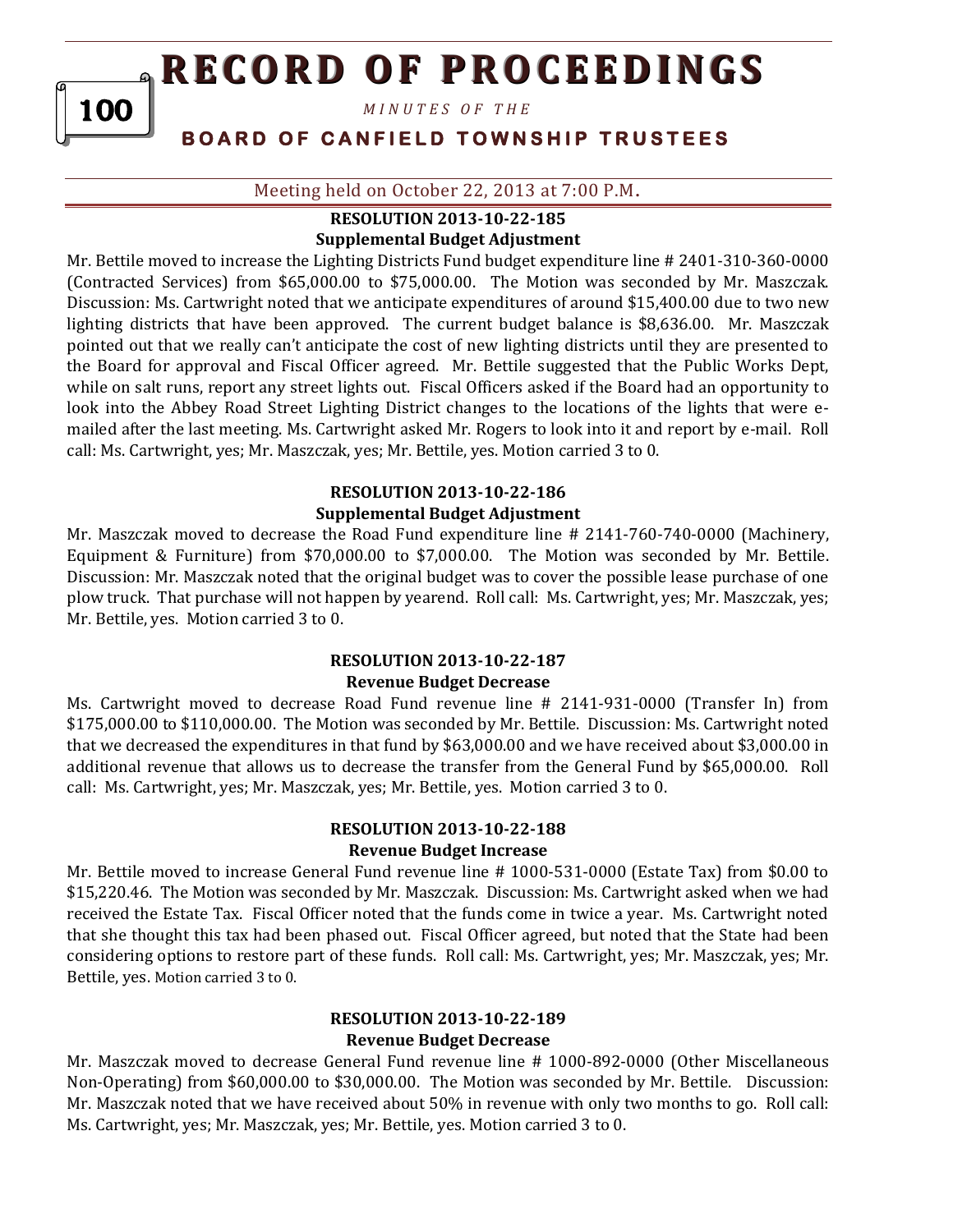*M I N U T E S O F T H E* 

101

**BOARD OF CANFIELD TOWNSHIP TRUSTEES** 

Meeting held on October 22, 2013 at 7:00 P.M**.**

## **RESOLUTION 2013-10-22-190 Revenue Budget Decrease**

Mr. Bettile moved to decrease Lighting District revenue line # 2401-601-0000 (Special Assessments) from \$64,000.00 to \$62,500.00. The Motion was seconded by Ms. Cartwright. Discussion: Mr. Bettile reported that it's for better accountability of actual revenues received. Roll call: Ms. Cartwright, yes; Mr. Maszczak, yes; Mr. Bettile, yes. Motion carried 3 to 0.

#### **RESOLUTION 2013-10-22-191 Revenue Budget Decrease**

Ms. Cartwright moved to decrease Public Works revenue line # 4401-538-0000 (Local Public Works Commission) from \$15,837.34 to \$2,208.07. The Motion was seconded by Mr. Bettile. Discussion: Ms. Cartwright noted that we are taking this action tonight since we do not anticipate further revenue from Issue 1 projects. Roll call: Ms. Cartwright, yes; Mr. Maszczak, yes; Mr. Bettile, yes. Motion carried 3 to 0.

### **RESOLUTION 2013-10-22-192 Revenue Budget Decrease**

Mr. Bettile moved to decrease Permissive revenue line # 2231-931-0000 (Transfer In) from \$67,000.00 to \$43,118.00. The Motion was seconded by Ms. Cartwright. Discussion: Mr. Bettile noted that we still anticipate two more months of revenues. Balance will carry into next year. Roll call: Ms. Cartwright, yes; Mr. Maszczak, yes; Mr. Bettile, yes. Motion carried 3 to 0.

#### **RESOLUTION 2013-10-22-193 Blanket Certificate**

Mr. Maszczak moved to approve BC44-2013 for a total of \$2,000.00 to cover phone expenses for the Public Works Dept through the end of year. The Motion was seconded by Ms. Cartwright. Discussion: Mr. Bettile mentioned possible change in cell-phone carriers. Ms. Cartwright noted that our first consideration should be the Public Works Dept since they must have good reception for safety reasons. Mr. Rogers will discuss with Public Works and look into further testing. Roll call: Ms. Cartwright, yes; Mr. Maszczak, yes; Mr. Bettile, yes. Motion carried 3 to 0.

#### **RESOLUTION 2013-10-22-194 Purchase Order**

Ms. Cartwright moved to approve PO52-2013 for a total of \$19,300.00 to cover the updating of Township's Zoning Resolutions agreement with G2 Planning. The Motion was seconded by Mr. Bettile. Discussion: Fiscal Officer noted that if any changes occur to this agreement, a change order must be approved. Mr. Maszczak doesn't anticipate any changes, but does understand. Mr. Bettile asked if we have a time line to start. Mr. Maszczak would like to start with the next zoning meeting on November 7, 2013 and has a call into Gary to discuss. He wants to get together with Keith to discuss meeting days to advertise at one time as suggested by Mr. Bettile. Roll call: Ms. Cartwright, yes; Mr. Maszczak, yes; Mr. Bettile, yes. Motion carried 3 to 0.